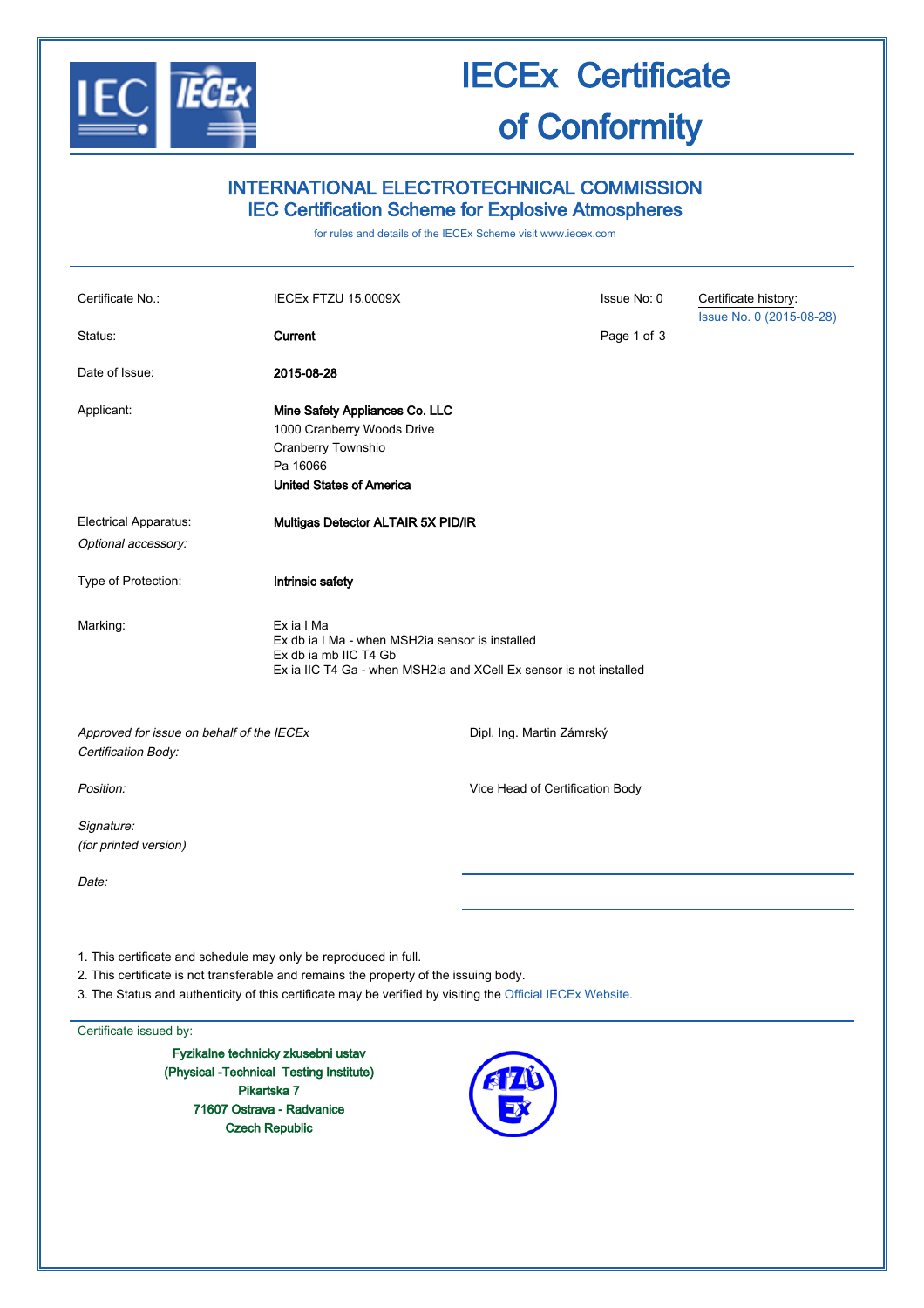

## IECEx Certificate of Conformity

| Certificate No: | IECEX FTZU 15.0009X             | Issue No: 0 |
|-----------------|---------------------------------|-------------|
| Date of Issue:  | 2015-08-28                      | Page 2 of 3 |
| Manufacturer:   | Mine Safety Appliances Co. LLC  |             |
|                 | 1000 Cranberry Woods Drive      |             |
|                 | Cranberry Townshio              |             |
|                 | Pa 16066                        |             |
|                 | <b>United States of America</b> |             |
|                 |                                 |             |

Page 2 of 3

Additional Manufacturing location(s):

This certificate is issued as verification that a sample(s), representative of production, was assessed and tested and found to comply with the IEC Standard list below and that the manufacturer's quality system, relating to the Ex products covered by this certificate, was assessed and found to comply with the IECEx Quality system requirements. This certificate is granted subject to the conditions as set out in IECEx Scheme Rules, IECEx 02 and Operational Documents as amended.

#### STANDARDS:

The electrical apparatus and any acceptable variations to it specified in the schedule of this certificate and the identified documents, was found to comply with the following standards:

| IEC 60079-0: 2011<br>Edition:6.0     | Explosive atmospheres - Part 0: General requirements                              |
|--------------------------------------|-----------------------------------------------------------------------------------|
| IEC 60079-1: 2014-06<br>Edition: 7.0 | Explosive atmospheres - Part 1: Equipment protection by flameproof enclosures "d" |
| IEC 60079-11:2011<br>Edition:6.0     | Explosive atmospheres - Part 11: Equipment protection by intrinsic safety "i"     |
| IEC 60079-18: 2009<br>Edition:3      | Explosive atmospheres Part 18: Equipment protection by encapsulation "m"          |

This Certificate does not indicate compliance with electrical safety and performance requirements other than those expressly included in the

Standards listed above.

#### TEST & ASSESSMENT REPORTS:

A sample(s) of the equipment listed has successfully met the examination and test requirements as recorded in

Test Report: [CZ/FTZU/ExTR15.0009/00](http://iecex.iec.ch/IECEx/IECExWeb.nsf/ExTRNumber/CZ/FTZU/ExTR15.0009/00?OpenDocument) Quality Assessment Report:

[FR/INE/QAR08.0011/05](http://iecex.iec.ch/IECEx/IECExWeb.nsf/QARNumber/FR/INE/QAR08.0011/05?OpenDocument)